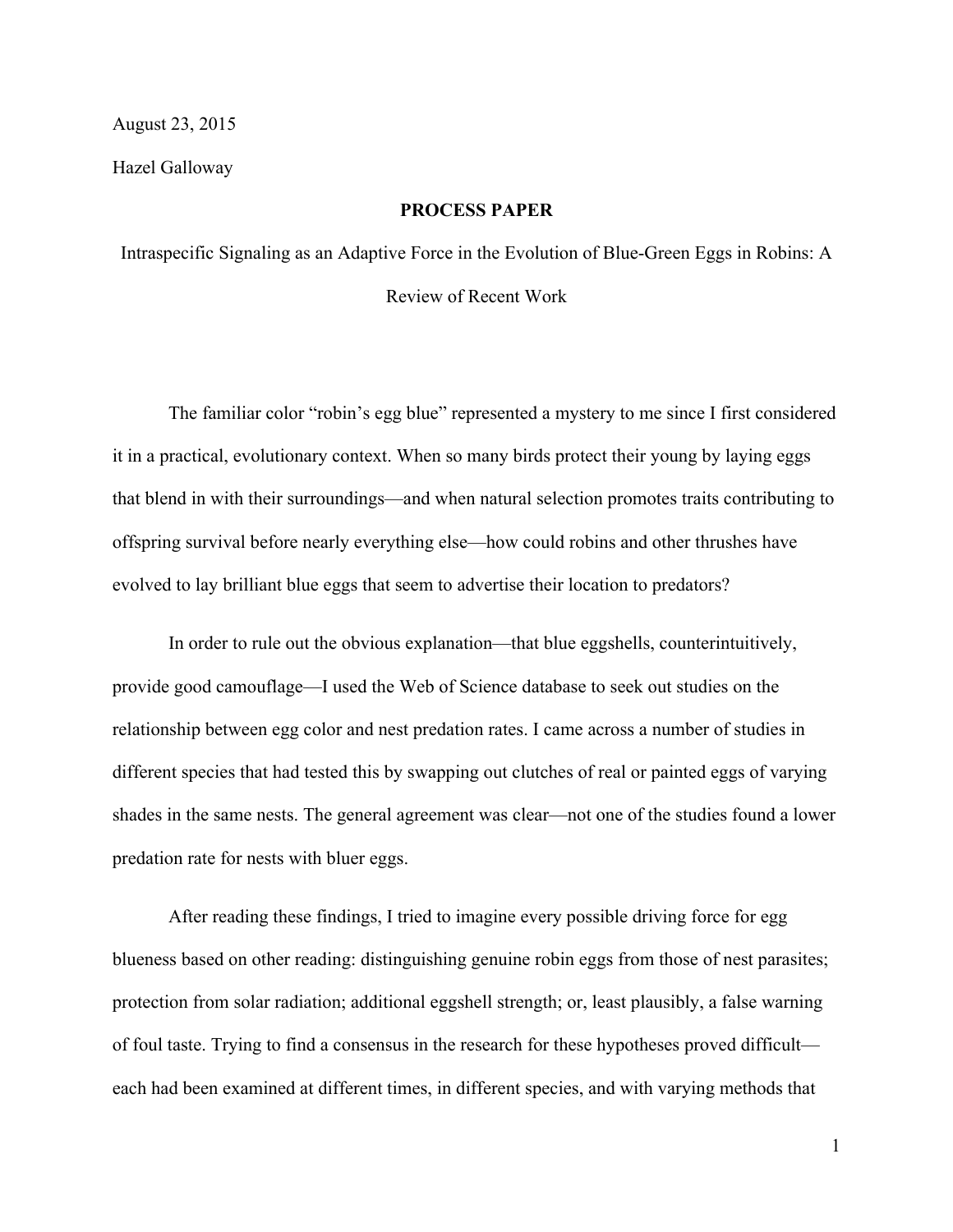made the results hard to compare. I began looking through the background references cited in these papers in hopes of finding an authoritative review. Although most references were previous studies easy to access on Web of Science or through the OBIS system, I was unable to find the text of one often-cited review at all.

To my surprise, after submitting an interlibrary loan request (ILLiad) for that reference, which I thought was an obscure review paper, I received a scanned version of an entire chapter from a 440-page book. Because the expectation for writing reviews is to survey original research from scientific literature, I had not considered that published books, although not primary sources themselves, could contain useful and comprehensive summaries. In my case, the chapter proved invaluable in showing a lack of support for each of my previous hypotheses that would have been difficult for me to assemble. However, the section on blue eggs concluded that, at the time of its publishing in 2002, the adaptive origin of the coloration was still a mystery.

The most exciting part of writing this paper was using Web of Science database searches to delve into the flood of recent research that began just one year after the chapter was published. Although I had seen the hypothesis earlier, the elimination of other explanations cast a new and plausible light on a 2003 letter to the journal Ecology which posited that egg blueness might serve as a signal of clutch quality to the male, thereby prompting better parenting. After eight years of investigation and a number of findings supportive of the hypothesis, a 2011 study looking specifically at robins found that manipulated nests with brighter blue eggs did receive more paternal care than their paler counterparts. However, with each study, new questions were raised about the mechanics and biological honesty of the proposed signaling pathway.

2